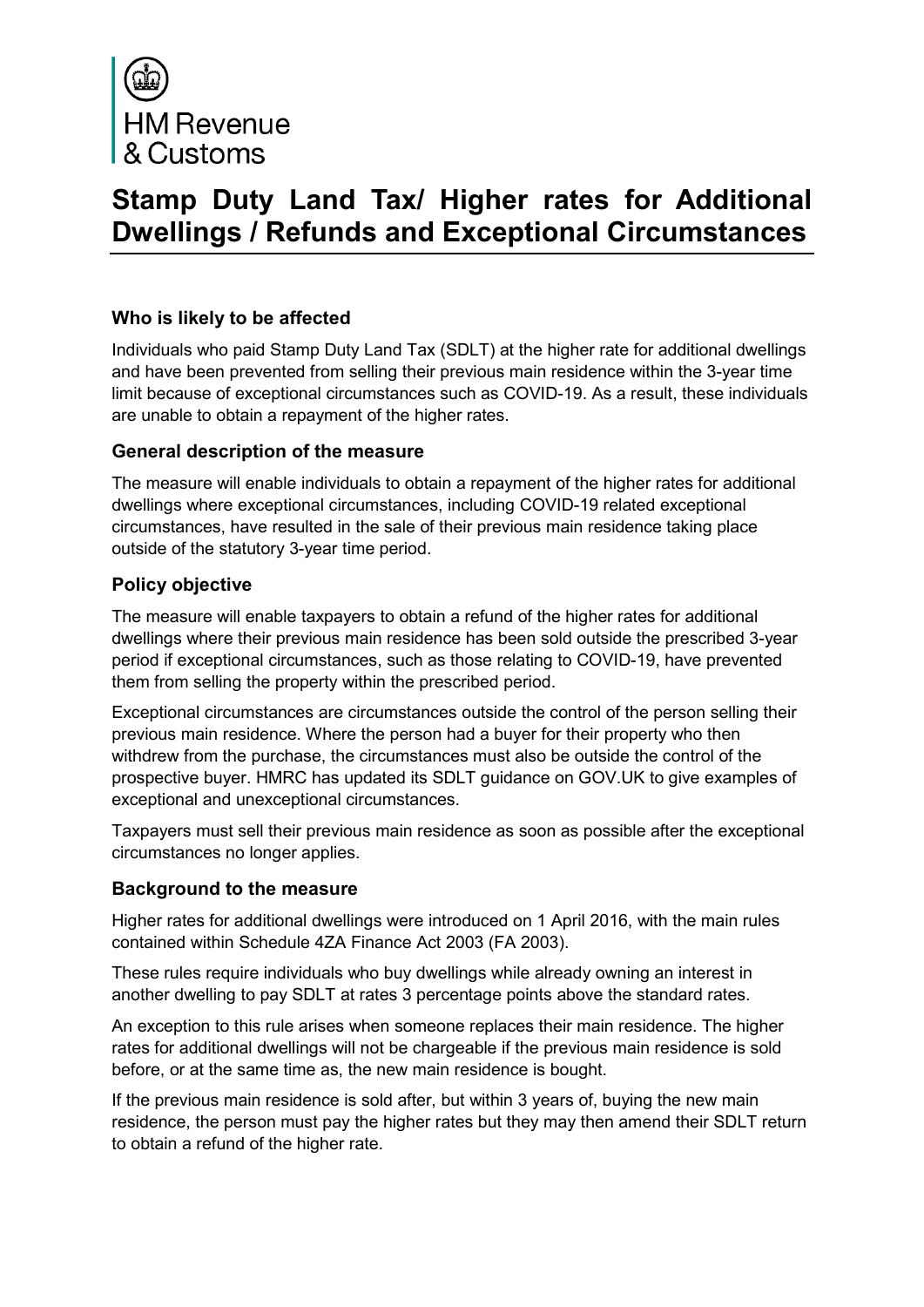The COVID-19 outbreak has caused unprecedented disruption throughout the UK. On 26 March 2020, the Ministry of Housing, Communities and Local Government published guidance advising against physical viewings and valuations of properties meaning that selling a home was not possible for some people.

As a result of these measures, individuals who intended to obtain a refund of higher rate tax by disposing of a previous main residence within the 3-year time limit may have been unable to do so.

This measure provides that a repayment may be obtained where exceptional circumstances mean that taxpayers miss the 3-year time limit.

## **Detailed proposal**

## **Operative date**

The measure will come into effect on Royal Assent to Finance Bill 2020 and will apply to SDLT paid on purchases with an effective date on or after 1 January 2017. The disposal of the previous main residence must take place on or after 1 January 2020.

This measure will only apply to individuals with properties situated in England and Northern Ireland as SDLT is devolved to Wales and Scotland.

## **Current law**

Schedule 4ZA FA 2003 makes provisions to charge the higher rates of SDLT. The 3-year time limit is at paragraph 3(7)(b) of Schedule 4ZA.

By virtue of paragraph 8 of Schedule 4ZA, a purchaser can claim a repayment of the higher rates for additional dwellings provided they sell their previous main residence within 3 years of buying their new main residence.

## **Proposed revisions**

Legislation introduced in the Finance Bill 2020 will amend Paragraph 3 and Paragraph 8 of Schedule 4ZA of FA 2003.

The amended legislation will allow a repayment of higher rates for additional dwellings where HMRC is satisfied that;

- there were exceptional circumstances that prevented the person from selling the previous main residence within the 3 year period, and
- the person sold the residence as soon as practically possible and has made an application within 12 months of the disposal of the previous main residence.

## **Summary of impacts**

#### **Exchequer impact (£m)**

| $2020$ to 2021 | 2021 to 2022 2022 to 2023 2023 to 2024 2024 to 2025 2025 to 2026 |  |  |
|----------------|------------------------------------------------------------------|--|--|
|                |                                                                  |  |  |

The Office for Budget Responsibility will include the impact of this measure in its forecast at the next fiscal event.